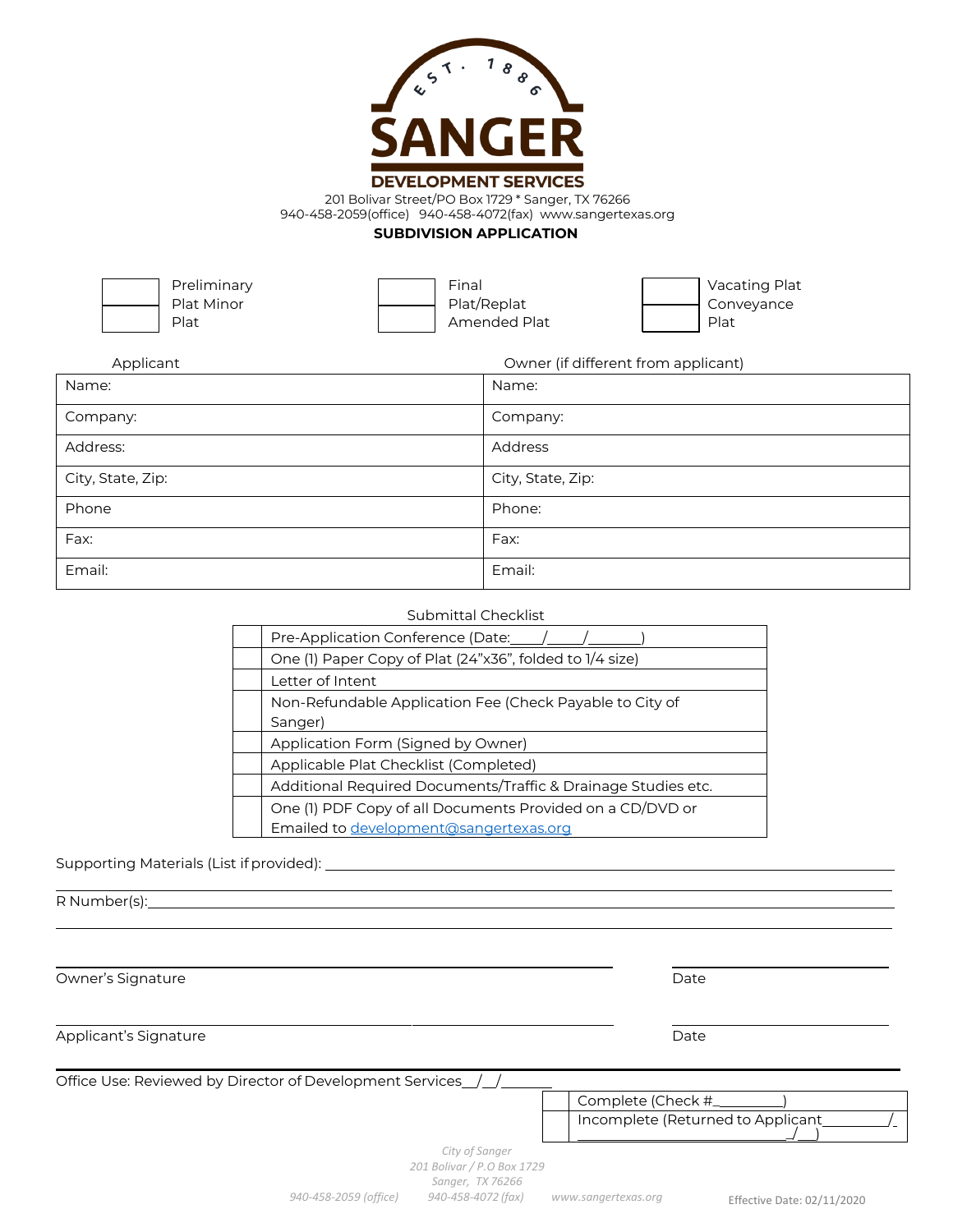

## **SUBDIVISION PACKET**

A Plat subdividing land within the city limits of Sanger or within Sanger Extraterritorial Jurisdiction (ETJ) requires the approval of the City of Sanger. The platting process involves the preparation of one or more plats by the landowner, a review by staff, and consideration by the Planning & Zoning Commission and City Council.

PLAT TYPES: There are seven different types of plats, each with their own function.

- Preliminary Plat A preliminary plat is required for most subdivisions, particularly those providing for dedication of public right-of-way and construction of public improvements. It is used to determine the layout of the proposed development.
- Final Plat A final plat will follow a preliminary plat to specify in detail the arrangement of lots, the dedication of public right-of-way, and the provision of public improvements and services.
- Replat A replat revises an existing plat and is controlling over the preceding plat. A public hearing is required for replat.
- Minor Plat A minor plat is one creating three lots or fewer, and not requiring the dedication of right-of-way or construction of improvements. Minor plats can be approved with the preparation of a preliminary plat.
- Amended Plat An amended plat revises a previously platted lot to correct an error or add or modify a feature. Amending plats cannot increase the number of lots.
- Conveyance Plat A conveyance plat may be used to convey the property or interests therein. It may also be used in lieu of a final plat to record a subdivision or property. A conveyance plat is an interim step in the subdivision of land and shall contain a notation that indicates that no development is intended.
- Vacating Plat A vacating plat removes/vacates the plat covering a tract of land before any lot in the plat is sold. The plat is vacated when a signed, acknowledged instrument declaring the plat vacated is approved and recorded in the manner prescribed for the original plat.

SUBMISSION REQUIREMENTS: The submittal requirements for each kind of plat are included in this packet.

SUBMISSION SCHEDULE: Plats must be submitted during regular business hours before the submittal cutoff date for each Planning and Zoning (P&Z) Commission meeting. Before the application is filed, a mandatory completeness check is required. Application are encouraged to be submitted at least 9 days prior to the submittal cut-off date for completeness check. Plat will be scheduled for P&Z Commission and for City Council according to The Schedule for Planning Applications on the City's website. Staff will provide review comments within 2 weeks of application filing. All corrections must be made prior to the P&Z Commission meeting. If more time is needed for revisions/corrections, the applicant and owner must submit a request in the form of a signed letter a week before the P&Z meeting date. Staff may extend the application review time for up to 25 days upon receiptof the signed letter.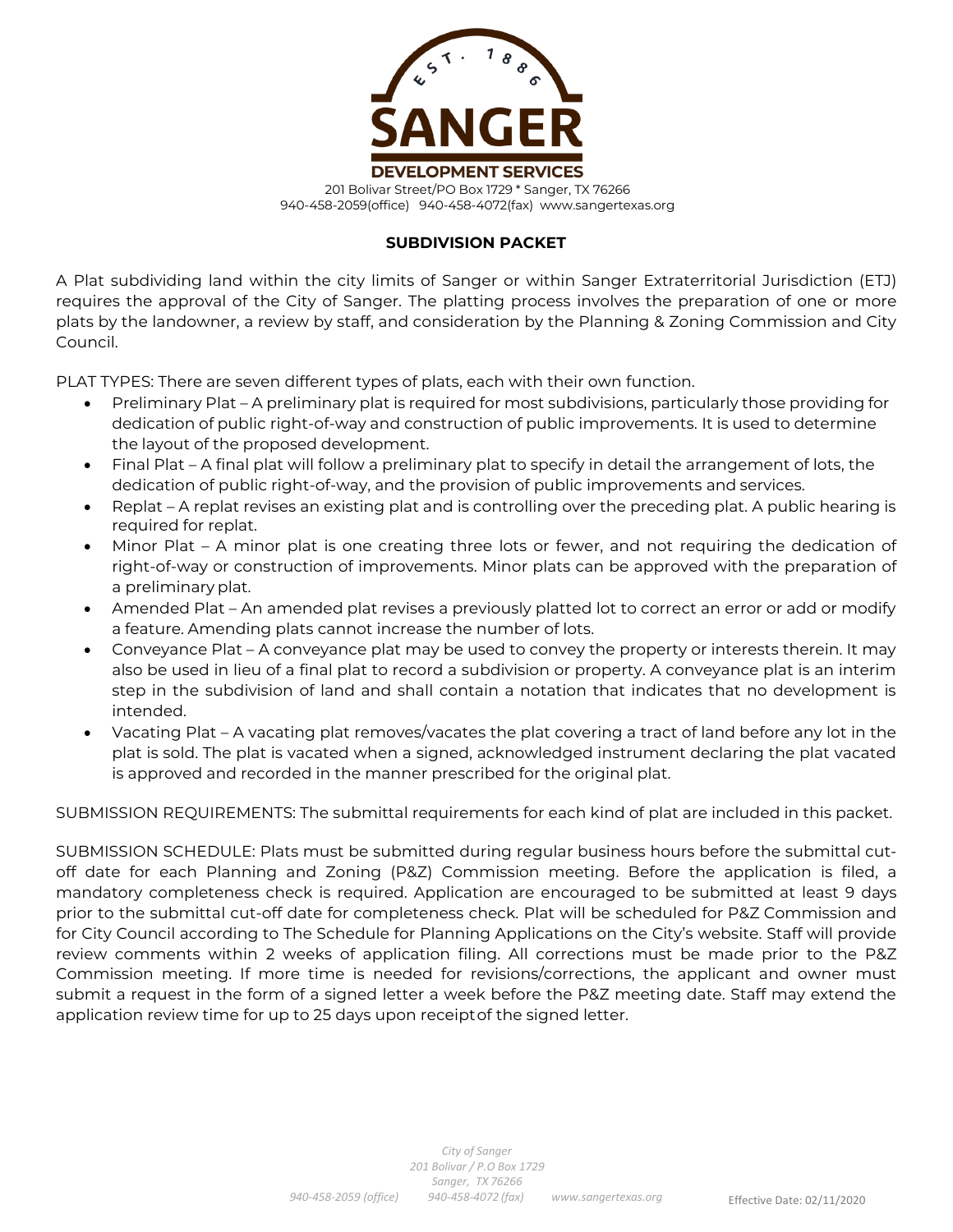

**APPLICATION FEES**: The non-refundable application fee covers part of the cost for the city to review and act on the plat application.

- Residential Preliminary or Final Plat /Replat
	- \$400.00 + \$6.00 per lot < 10
		- \$500.00 + \$10.00 per lot > 10
	- \$500.00 + \$15.00/acre for plats with lot sizes of one acre or more
- Commercial Preliminary or Final Plat /Replat
	- Less than five  $(5)$  acres \$500.00 + \$15.00 per acre
	- Five (5) acres to less than 25 acres \$600.00 + \$15.00 peracre
	- 25 acres to less than 100 acres \$950.00
	- $100$  acres or more \$950.00 + \$5.00 per acre
- Minor Plat \$400.00 + \$3.00 per lot, or \$15.00 per acre for lots larger than 1 acre
- Amended Plat \$200.00 + \$3.00 per lot
- Conveyance Plat \$200.00 +\$3.00 per lot
- Vacating Plat \$200.00

#### **SUBDIVISION PROCEDURE**

The process for subdividing land involved the following steps:

- **1.** Pre-Application Conference: Prior to filing of a plat, the owner must consult with the Director of Development Services, and other City staff concerning compliance with all applicable ordinances and regulations, and the provision of adequate infrastructure and public services. Also, the applicable application review and approval procedure for the plat will be identified.
- **2.** Completeness Check: The applicant will provide all required documents and fees along with the signed application and applicable checklist for a completeness check 9 days prior to the submittal cut-off date. Staff will review the documents for completeness of items listed on the checklists and provide feedback about any additional information or documents required from the applicant. Applications deemed to be incomplete at the time of submittal cut-off date will be returned to the applicant without the application being filed.
- **3.** Submission: Upon determination of application completeness, the application will be considered filed with the Development Services Department. The application submittal cut-off date will be considered as the application filing date and as the first day of review of application.
- **4.** Review: City Staff will review the plat for compliance with the Subdivision Ordinance and other city requirements, and provide comments within 2 weeks of application submittal. The applicant may need to make changes and revisions to the plat or supporting materials. The applicant must provide additional copies of the plat if requested by staff prior to the P&Z Commission and City Council meetings.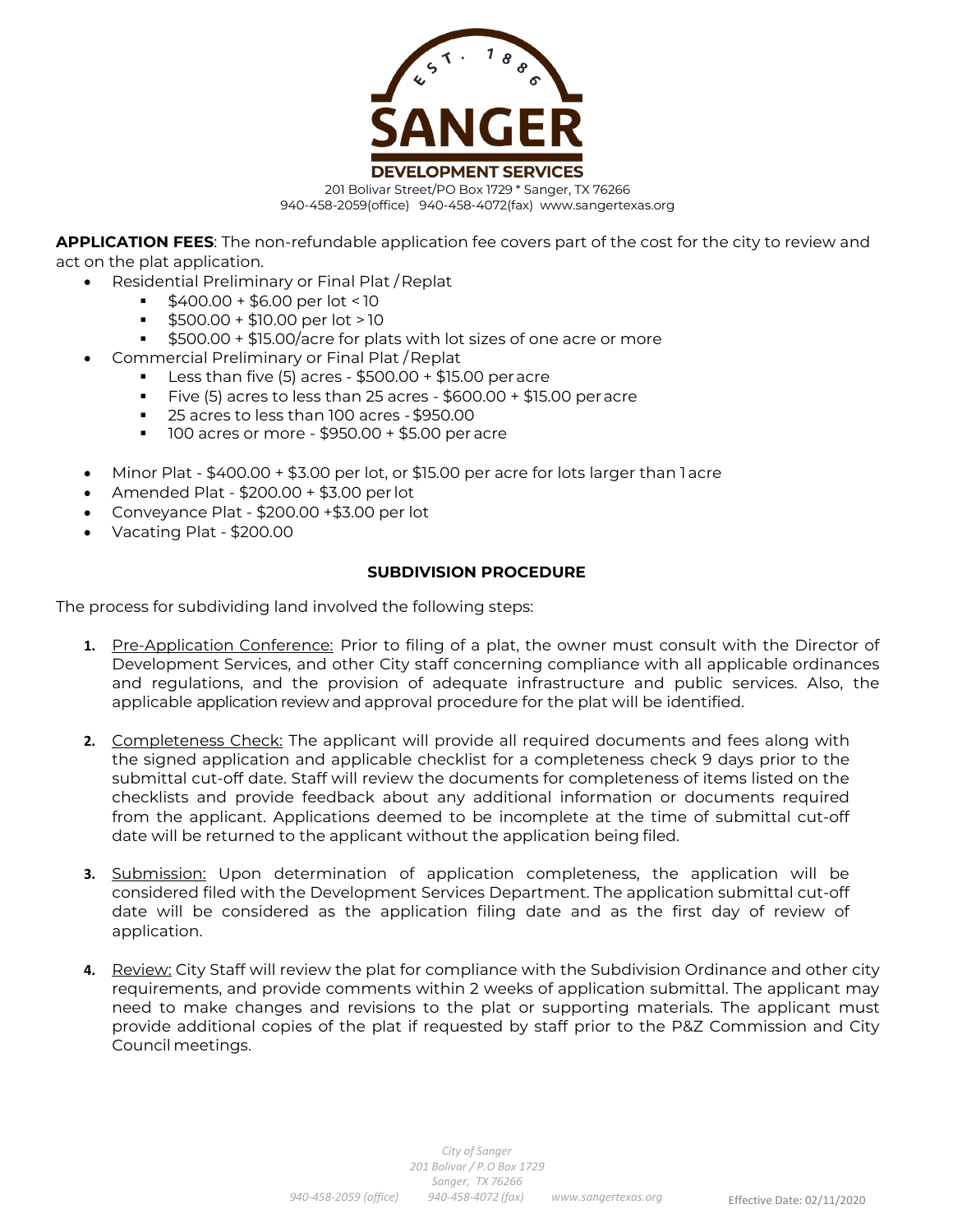

- **5.** Planning & Zoning Commission: The Planning & Zoning Commission will consider the plat at a regular meeting. The meeting date will be determined at the time of application filing. Staff will recommend approval of the project only if all of staff's comments have been addressed prior to P&Z meeting. If the plat is approved, it will be forwarded to the City Council. If the plat is denied, applicant may resubmit a response addressing all of staff's comments prior to City Council meeting date.
- **6.** City Council: The City Council will consider the plat at a regular meeting. The meeting date will be determined at the time of application filing. Staff will recommend approval of the project only if all of staff's comments have been addressed prior to City Council meeting. City Council's action will be final. If the plat is denied, staff will provide written statement with specific reasons for disapproval. The applicant may resubmit a response satisfying all reasons for disapproval. Upon resubmittal of the applicant's response, City will have 15 days to either approve or deny the plat. If plat is denied again, the applicant will be required to start a new application. If approved, applicant may schedule a pre-construction meeting with City staff.
- **7.** Filing for Recordation: Following approval by the City Council, and construction and acceptance of any required public improvements, the plat will be signed by the P&Z Chairman, Mayor, sealed by the City Secretary, and filed for record with Denton County. A Plat Execution Package containing the following must be provided to the Development Services to file the plat for record with Denton County:
	- **a.** three (3) full-sized (24"x36") notarized copies of the plat with all signatures (except P&Z Chairman, Mayor and City Secretary), seals, stamps or other validation/certifications of work as applicable in accordance with State law and local requirements, folded to 8.5"x11" with the title block facing outwards;
	- **b.** recent original certified & sealed tax certificates showing \$0.00 amount due;
	- **c.** \$100.00 plat filing fee;

Note: Preliminary Plats are not filed for record

Consult the Schedule of Planning Application for submittal dates and corresponding meeting dates of the Planning & Zoning Commission and City Council.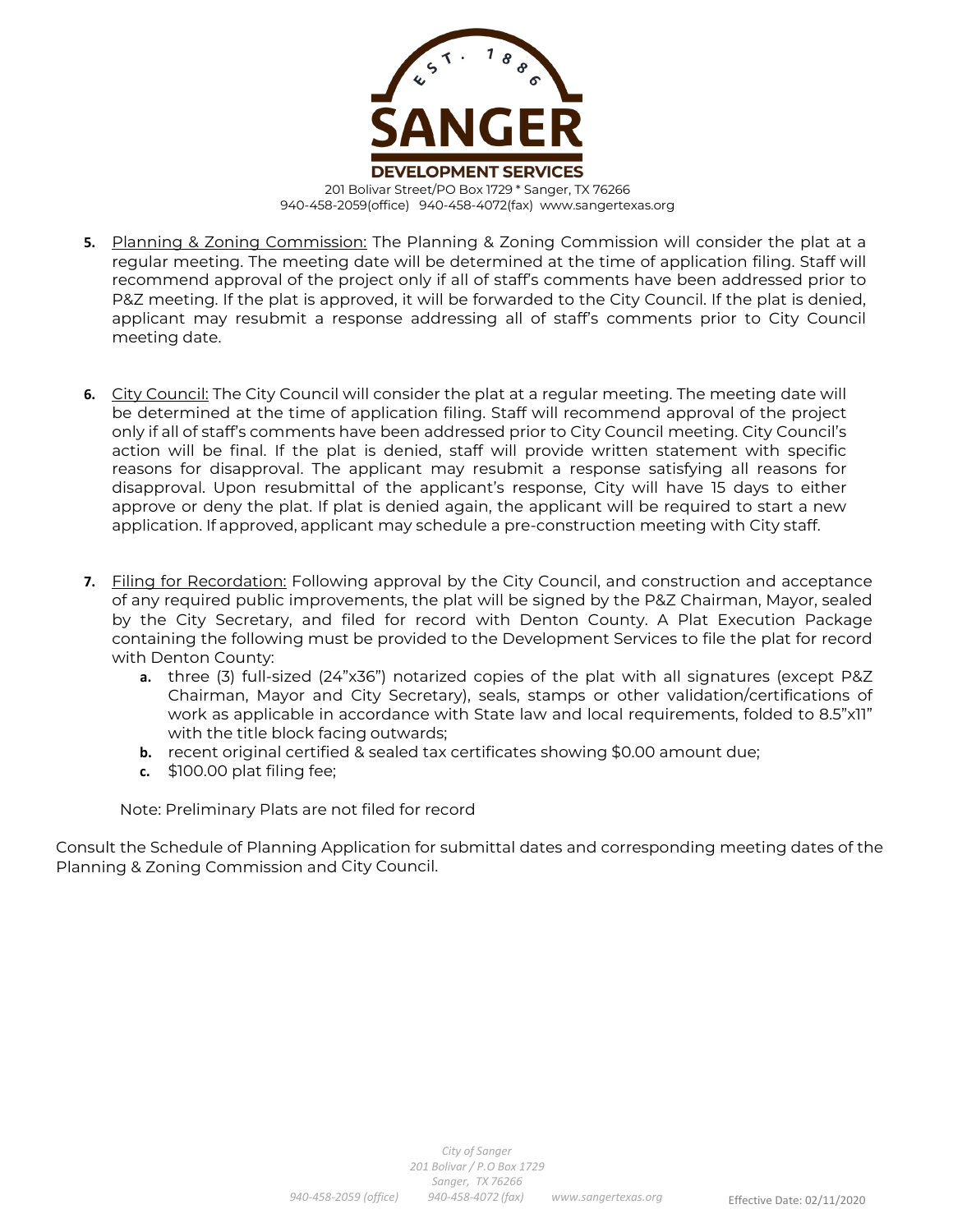

#### **SUBMITTAL REQUIREMENTS & PROCESS**

All plat submittals must include the correct copies of the plat, the completed and signed application form, plat checklist, the application fee, and a Letter of Intent. Some plats may also require additional copies of the plat and/or other supplementary materials. The Pre-Application Conference with city staff will determine the specific submittal requirements for each applicant.

PLAT: The applicant must provide one (1) copy of the plat, printed on a 24"x36" paper, folded to one quarter that size, along a pdf copy of the plat provided on a CD/DVD or emailed to [development@sangertexas.org.](mailto:development@sangertexas.org) Additional copies of the plat may be required for staff, depending on the nature of the plat. Additional copies may be required prior to the Planning & Zoning Commission and City Council meetings.

APPLICATION FORM: The application form must be completed and signed by the owner(s).

PLAT CHECKLIST: Each item on the applicable plat checklist must be check marked as completed and submitted along with the application form.

APPLICATION FEE: The required application fee must be provided by check made payable to the City of Sanger. If the submittal is complete, the payment will be accepted. If the submittal is incomplete, the check will be returned with the other materials.

LETTER OF INTENT: Each plat submittal must include a Letter of Intent which provides the following:

- The subdivider's name and address
- The contact information of the person(s) preparing the submitted documents
- The designated point of contact for future correspondence
- The intent of the plat application
- A brief description of the location, land area, particulars as to the intended use(s) of the property, and any intended future development on the property
- A request that the plat be reviewed and considered by the appropriate approval body

SUBMITTAL PROCESS: The applicant shall submit the plat application to the Department of Development Services as indicated by the Schedule of Planning Application. A plat application submittal is accepted by the City when the Director of Development Services has certified to the applicant that a complete submittal providing adequate information for a comprehensive review has been received. No plat application will be considered submitted with the city until and unless the prescribed application fees have been paid. All original plat application documents must be submitted to the Department of Development Services, as well as emailed to [development@sangertexas.org.](mailto:development@sangertexas.org)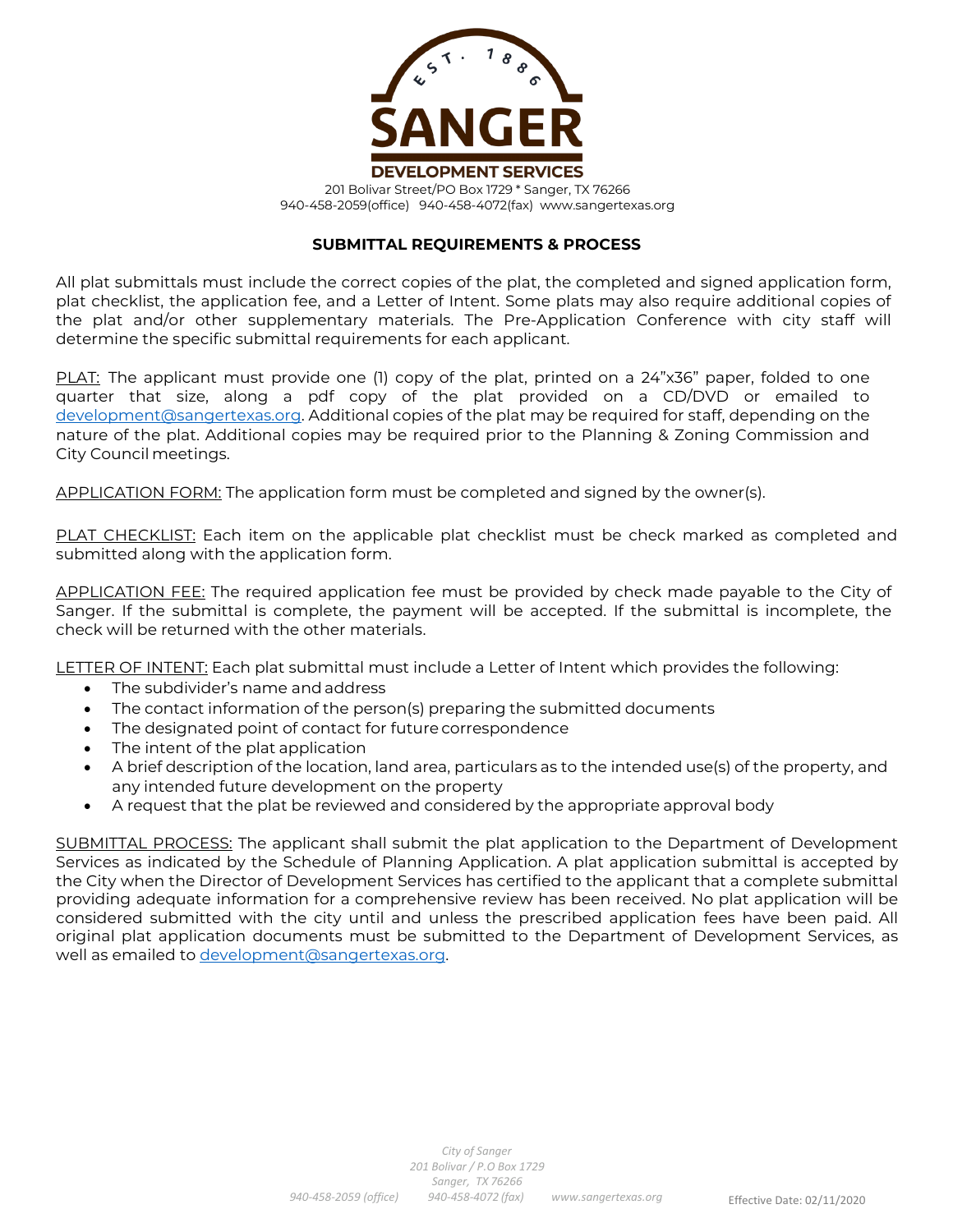

The plat shall be drawn to a scale of not more than two hundred feet to the inch (1" = 200'). The information to be included and the procedure for submittal are as follows:

- □ Legal Description (Metes and Bounds) with total acreage
- $\Box$  Describe and locate all permanent survey monument, pins, and control points and tie and reference the survey corners at two points to the Texas State Plane Coordinate System North Central Zone 1983- 1999 datum. The Point of Beginning (POB) shall be clearly marked including State Plane Coordinates, NAD 83.
- $\Box$  An accurate location of at least two (2) corners of the subdivision with reference to original corners of the original survey of which the subdivision is a part or an existing permanent monument to an approved and recorded plat or permanent markers established by and approved by the City Engineer.
- □ North Arrow
- $\Box$  Scale (both graphic and written) appropriate for the level of detail and not more than two hundred feet to the inch (1"=200)
- $\Box$  Legend for any symbols used
- $\Box$  Location/Vicinity Map showing the location of the subject property, existing and proposed streets and thoroughfares covering an area at least one thousand feet (1,000') outside the proposed subdivision.
- $\Box$  Title Block with the following information:
	- **1)** Plat Type (ex: "Final Plat", "Preliminary Plat", etc.)
	- **2)** Name of the proposed development/addition
	- **3)** Total number of lots and HOA/Open Space lots
	- **4)** Survey name and abstract number
	- **5)** Gross acreage
	- **6)** Right-of-Way acreage, if dedicated
	- **7)** Date of preparation and subsequent revisions
- □ Block with name(s), address, phone number, and email of preparer, owner, developer, engineer, and/or surveyor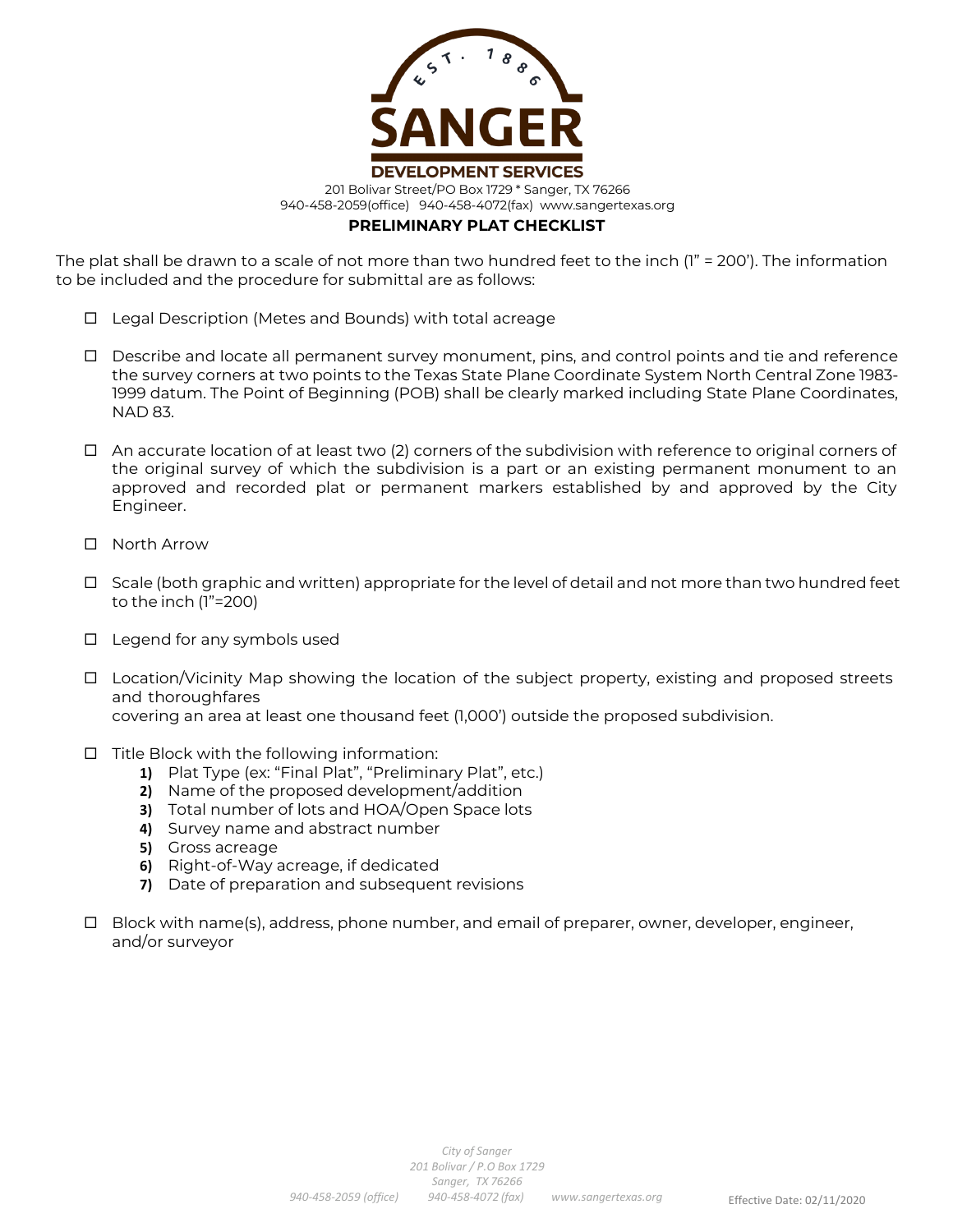

201 Bolivar Street/PO Box 1729 \* Sanger, TX 76266 940-458-2059(office) 940-458-4072(fax) www.sangertexas.org

Existing Features:

- **1)** Location and dimension of all boundary lines (accurate in scale) with dimensions and bearings including lot lines, building lines, and City Limits lines (if any).
- **2)** The location, widths, and names of all existing or platted streets or other public areas, parks, existing permanent structures, land dedicated within or contiguous to the subject property, railroads, rights-of-way, easements, and other important features, such as abstract lines, political subdivision or corporation lines, and school district boundaries.
- **3)** Existing sewer mains, water mains, drainage culverts or other underground structures within the tract and immediately adjacent thereto with pipe sizes, grades, locations and dimensions indicated.
- **4)** Contours with intervals of two feet (2') or less, referred to mean sea level datum. In areas where the terrain is relatively flat, supplementary contours shall be shown so that the average horizontal distance between said lines does not exceed two hundred feet (200').
- **5)** Subdivision name of adjacent properties (P.R.D.C.T) or ownership information for adjacent un-platted properties (D.R.D.C.T.) with recording information.
- **6)** Location of existing fire hydrants and fire lanes

## **PRELIMINARY PLAT CHECKLIST (cont.)**

- D New Features:
	- **1)** The layout, names, and widths (from centerline to edge as well as from edge to edge) of the proposed streets, fire lanes, drives, alleys and easements.
	- **2)** Length and radii of all street segments
	- **3)** Curve table for all streets, drives, and alleys
	- **4)** Acreage or square footage of right-of-way dedicated should be shown, including corner clips and deceleration/turn lanes on the plat
	- **5)** Lot and block numbers (lot number are numbers; and block numbers are letters), square footage, and other description according to the real estate records of the city or county auditor and recorder; also, designation of the proposed uses of land within the subdivision.
	- **6)** All parcels of land intended to be dedicated for public use or reserved in the deeds for the use of all property owner(s) in the proposed subdivision, together with the purpose or limitations of suchreservations.
	- **7)** The layout, numbers, set-back lines, and approximate dimensions of proposed lots, blocks, parks,etc.
	- **8)** Location of proposed fire hydrants and fire lanes
	- **9)** USPS Postmaster approved location of mailboxes (if cluster mailboxes)
	- **10)** Proposed building lines with square footage and proposed use
	- **11)** Proposed Parking layout
- $\Box$  Table showing the following information:
	- **1)** Listing of the lots with square footage, and the associated lot widths at the front building line
	- **2)** Square footage of total building footprint and of each land use (if known)
	- **3)** Number of required and provided parking spaces
	- **4)** Required and provided total landscaped area and front yard landscaped area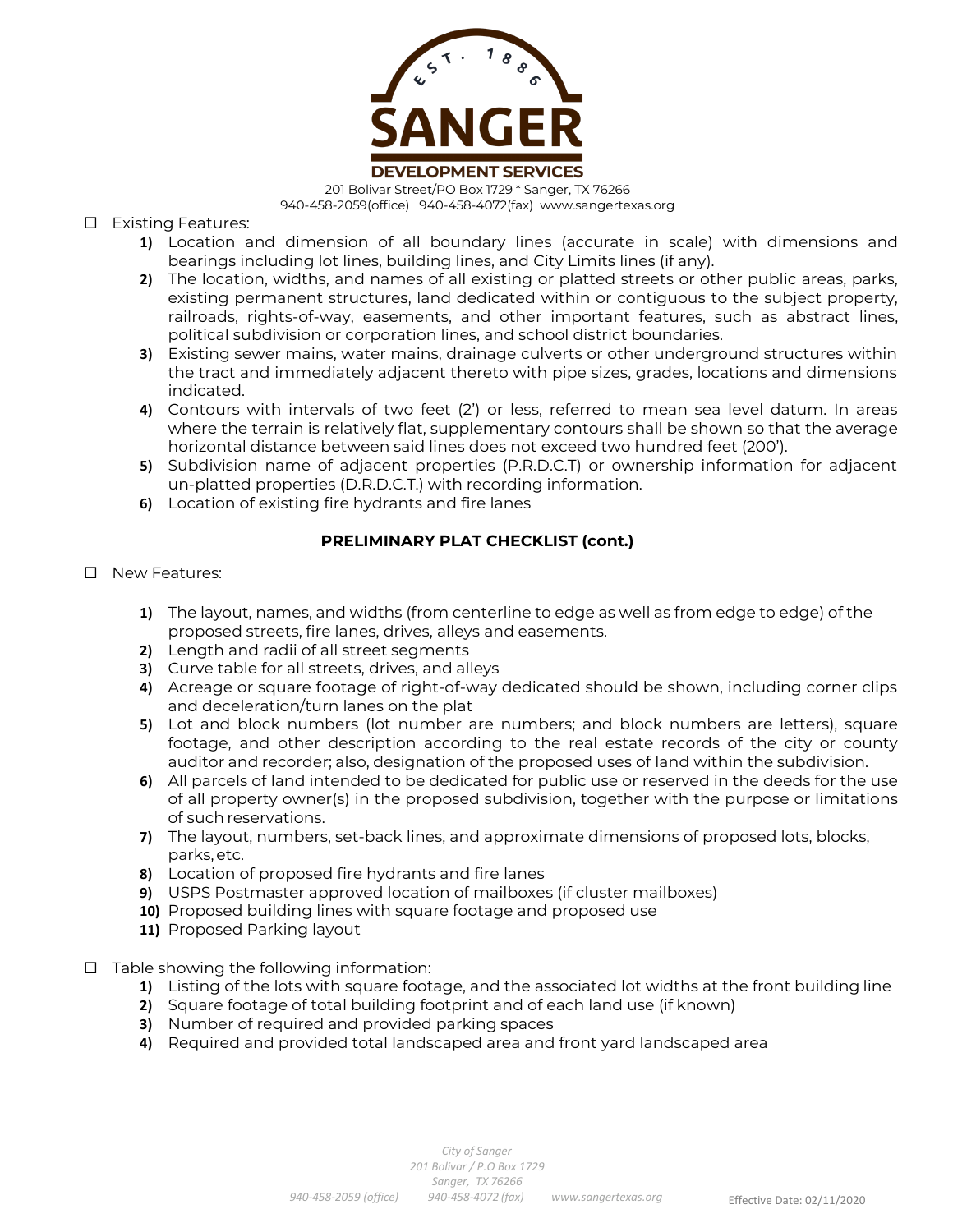

- Existing and proposed FEMA 100-year floodplain boundaries and elevation. Include minimum finished floor elevations (minimum 2 feet above the 100-year elevation) of all lots adjacent to floodplain. If the site does not contain a floodplain, note that: "No 100-year floodplain exists on the site." A Floodplain reclamation study will be required with Final Plat if necessary.
- $\Box$  Submittals for preliminary plats shall include plans, documents, and information adequate for the review of the provision of public improvements to the properties involved. This includes but is not limited to streets, water services, wastewater services, franchise utilities, street lighting, and stormwater detention (ex: preliminary drainage plans, preliminary utility plans, floodplain study, traffic impact study etc.).
- $\Box$  Two (2) copies of the typical cross-sections of proposed streets showing the width of pavement, type of pavement, and location and widths of sidewalks when not in conformance with standard details.
- □ Approval Block:

The following notice shall be placed on the face of each preliminary plat by the subdivider: **"Preliminary Plat for Review Purposes Only"**

#### **The following certificates shall be placed on the preliminary plat by the**

**subdivider:** Approved for Preparation of Final Plat

City of Sanger, TX Date Planning & Zoning Commission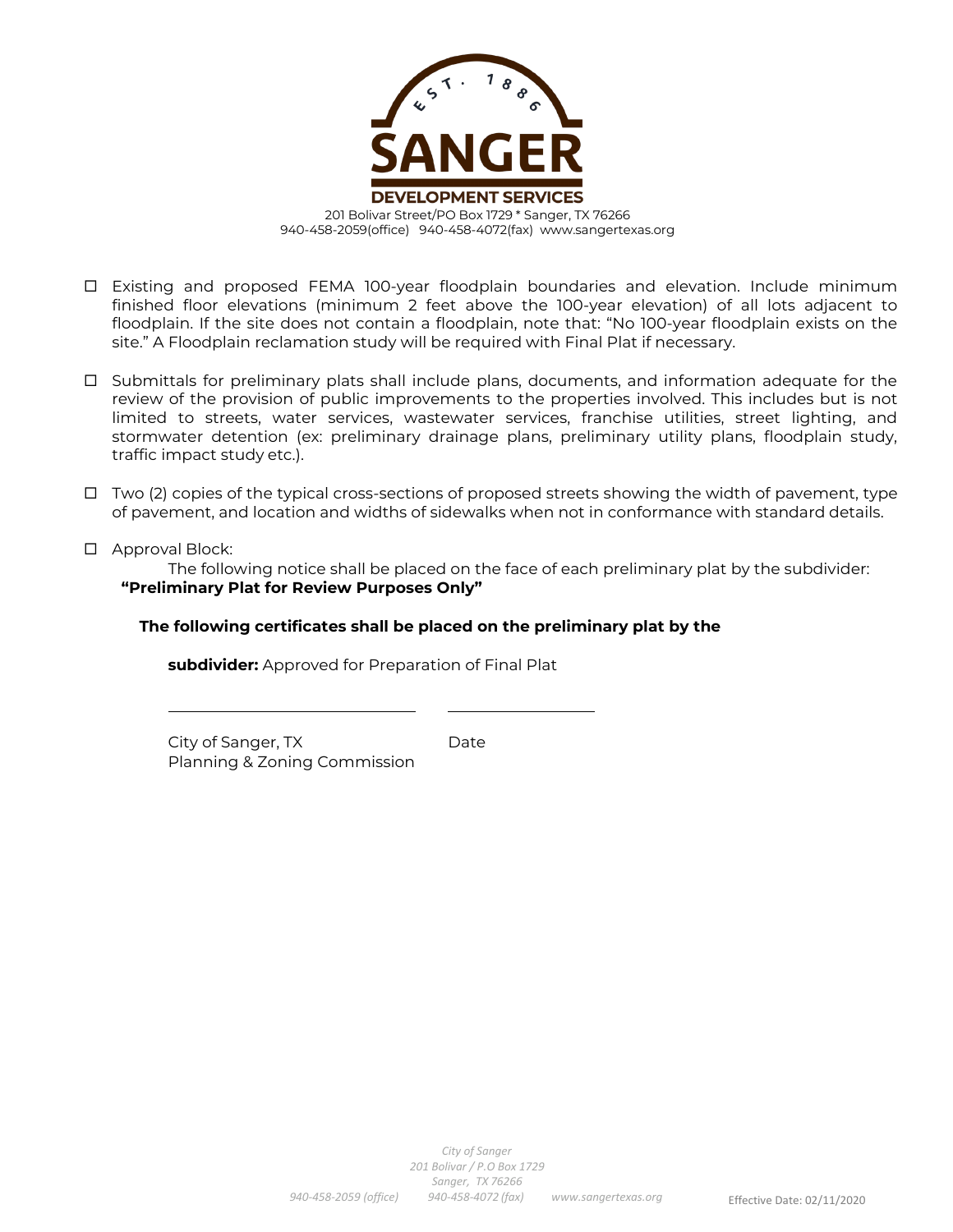

- $\Box$  The Plat shall be drawn to a scale of not more than two hundred feet to the inch (1" = 200').
- $\Box$  The boundary marked with heavy weighted lines with accurate distances and bearings, a metes and bounds description of the boundary (error of closure shall not exceed one (a) in fifty thousand (50,000) for the plat boundary), exact acreage to hundredths, and the exact location and width of all existing or recorded rights-of-way intersecting the boundary of or bordering on the tract. One (1) copy of the traverse closure sheet shall be enclosed.
- $\Box$  True bearings and distances to the nearest established street lines, official monuments or subdivision corner, which shall be accurately described on the plat. Municipal, township, county or abstract survey lines shall be accurately tied to the lines of the subdivision by the distances and bearings, where applicable.
- $\Box$  Describe and locate all permanent survey monument, pins, and control points and tie and reference the survey corners at two points to the Texas State Plane Coordinate System North Central Zone 1983- 1999 datum. The Point of Beginning (POB) shall be clearly marked including State Plane Coordinates, NAD 83.
- $\Box$  An accurate location of at least two (2) corners of the subdivision with reference to original corners of the original survey of which the subdivision is a part or an existing permanent monument to an approved and recorded plat or permanent markers established by and approved by the City Engineer.
- $\Box$  Subdivision name of adjacent properties (P.R.D.C.T) or ownership information for adjacent unplatted properties (D.R.D.C.T.) with recording information.
- $\Box$  An accurate location of the subdivision in reference to the deed records of the county which shall include the volume and page of the deed of the property to be subdivided.
- $\Box$  If the property owner information does not match the Denton Central Appraisal District record, then information related to the purchase must be provided.
- $\Box$  The exact layout, including:
	- **1)** Street and/or alley names
	- **2)** The length of all arcs, radii, internal angles and points of curvature, length and bearing of the tangents
	- **3)** All existing and proposed easements for right-of-way, public services, utilities or any other easements and any limitations of the easements
	- **4)** Show centerline of existing streets. Dimensions from centerline to edges of existing and proposed right-of-way on both sides of the centerline.
	- **5)** All lot number and lines, with accurate dimensions in feet and hundredths and with bearings and angles to street and alley lines to the nearest second
- $\Box$  The accurate location, material, and approximate size of all monuments.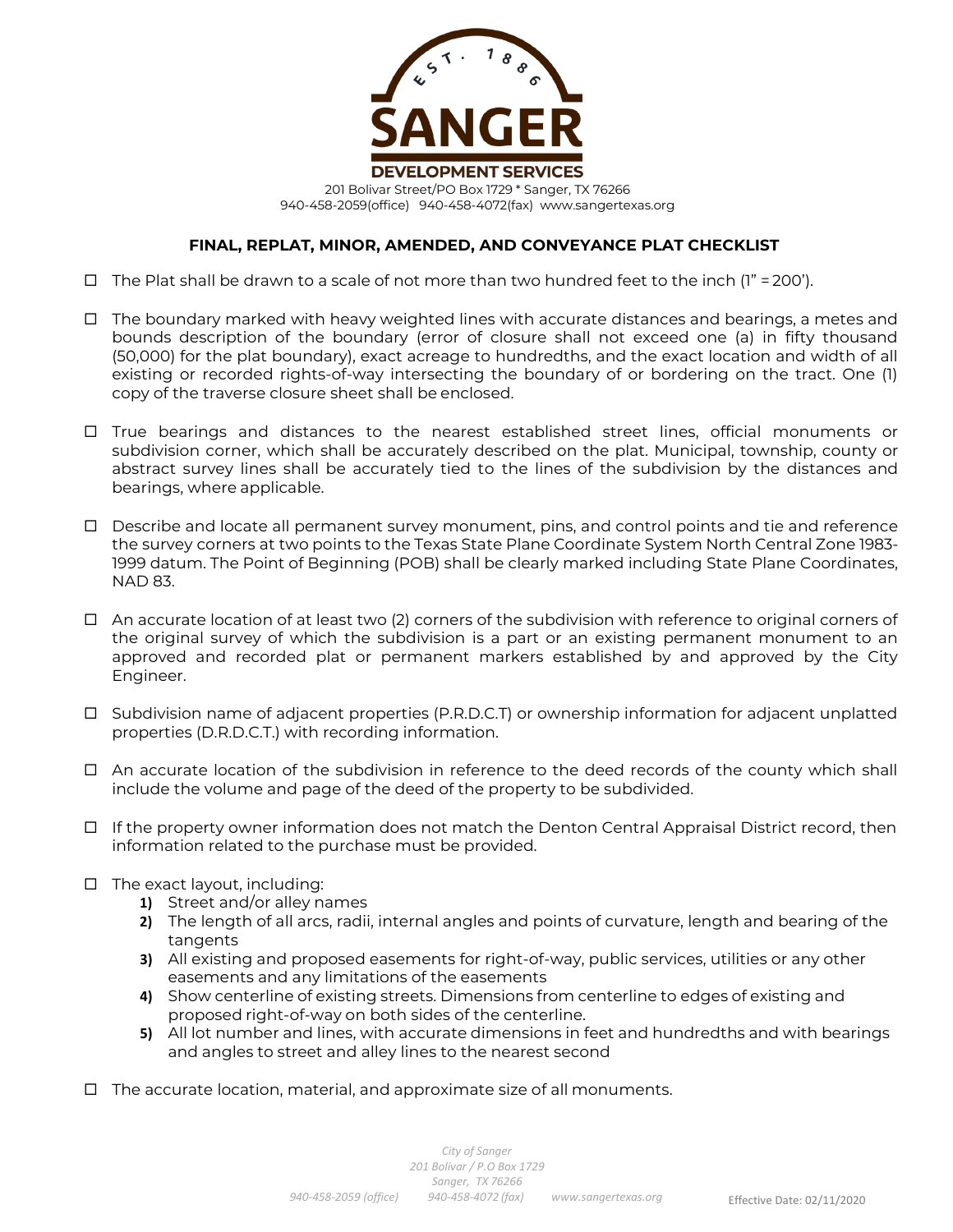

- $\Box$  The accurate outline description of all property which is offered for dedication for public use, such as parks, etc., with the purpose indicated thereon, and all property that may be reserved by deed covenant for the common use of the property owners in the subdivision.
- $\Box$  A signed and notarized copy of private restriction (if any), that are filed for record in the office of the County Clerk shall be provided with the Final Plat.
- □ Name and addresses of the owner, subdivider, engineer, and surveyor.

**(cont.)**

- $\Box$  North point, written and graphic scale, and date.
- $\Box$  3"x3" recording box at the lower right hand corner.
- $\Box$  A Title Block with the following information shall be provided on each page:
	- **1)** Plat Type (ex: "Final Plat", "Preliminary Plat", etc.)
	- **2)** Name of the proposed development/addition/subdivision
	- **3)** Total number of lots and HOA/Open Space lots
	- **4)** Survey name and abstract number
	- **5)** Gross acreage
	- **6)** Right-of-Way acreage, if dedicated
	- **7)** Date of preparation and subsequent revisions
- $\Box$  Standard Notation to be added on the plat:
	- **1)** "All lots comply with the minimum size requirements of the zoning district."
	- **2)** "This property may be subject to charges related to impact fees and the applicant should contact the City regarding any applicable fees due."
	- **3)** "All common areas, drainage easements, and detention facilities will be owned and maintained by the HOA/POA. Any common area within the City's right-of-way will require a facilities agreement, to be reviewed and approved by the City."
	- **4)** "Notice selling a portion of this addition by metes and bounds is a violation of City ordinance and State Law and is subject to fines and withholding of utilities and building permits."
	- **5)** "This plat does not alter or remove existing deed restrictions, if any, on this property."
	- **6)** "Minimum finished floor elevations are at least 2 feet above the 100 year flood plain."
	- **7)** "The subject property does not lie within a 100 year floodplain according to Community Panel No. ,
	- dated \_\_\_\_\_\_\_\_\_\_\_, of the National Flood Insurance Rate Maps for Denton County, Texas."
	- **8)** "The purpose of this plat is **Example 2** [state the purpose]
	- **9)** "Bearings are based on the State Plane Coordinate System, Texas North Central Zone (4202), North American Datum of 1983 (NAD '83)"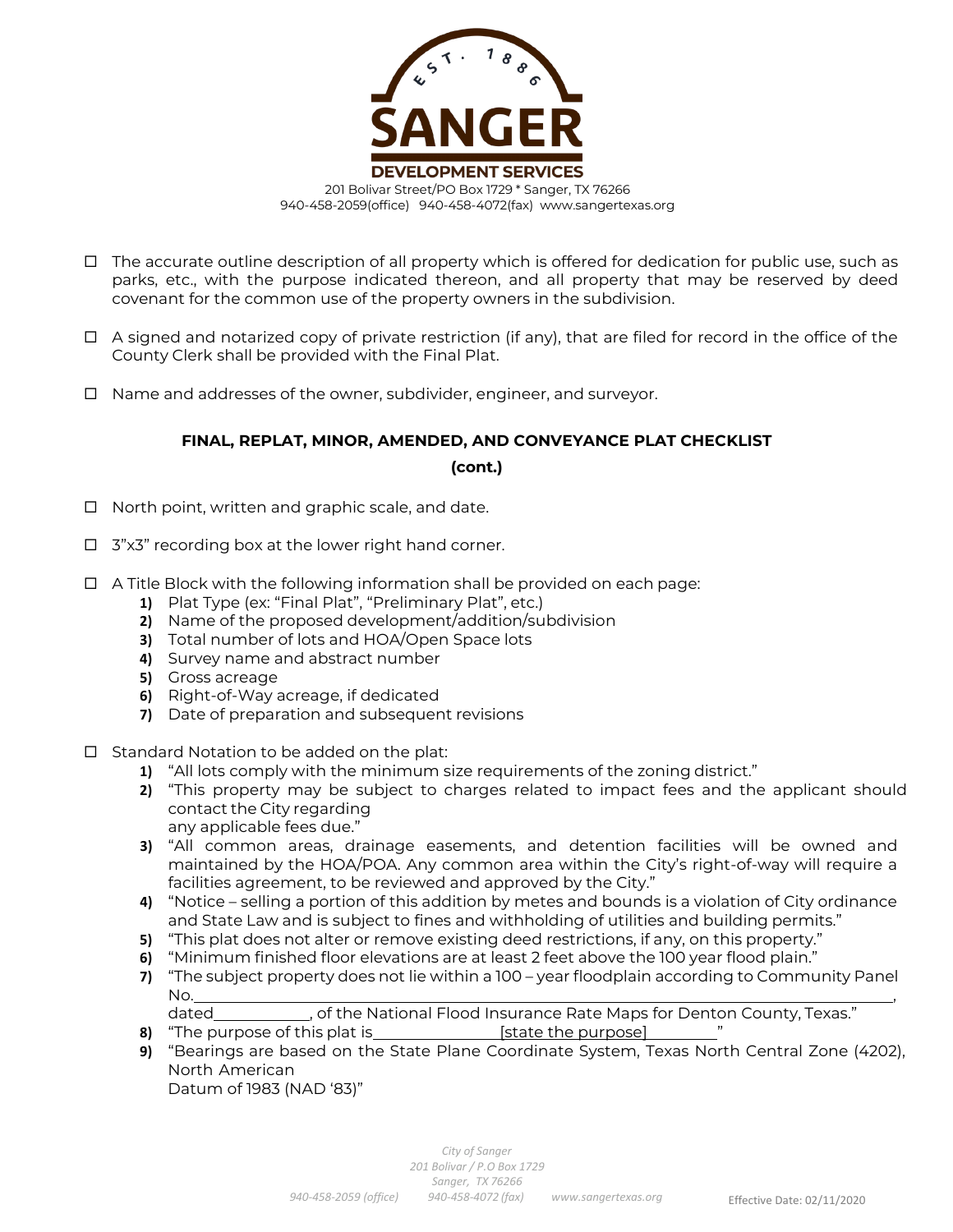

- $\Box$  The name, address and phone number of all utilities providing service to the development is required. A signature from each provider or a will-serve letter, signifying their ability to provide service to the subdivision is required.
- $\Box$  Location map showing existing and proposed streets and thoroughfares covering an area at least one thousand feet (1000') outside the proposed subdivision.
- $\Box$  One paper copy (24"x36") and one soft copy (pdf) of approved civil/construction plans, along with GIS/CAD files for all approved public improvements on a CD/DVD.
- For Conveyance Plats Only: All conveyance plats must be titled "Conveyance Plat" and carry the following text:

"A conveyance plat is a record of property approved by the City of Sanger for the purpose of sale or conveyance in its entirety or interests thereon defined. No building permit may be issued, nor development begin, nor permanent public utility service provided until a final plat is approved, filed of record and public improvements are accepted in accordance with the City of Sanger Code of Ordinances. Selling a portion of this property by metes and bounds, except as shown on an approved, filed and accepted conveyance plat, final plat or replat is a violation of the state law."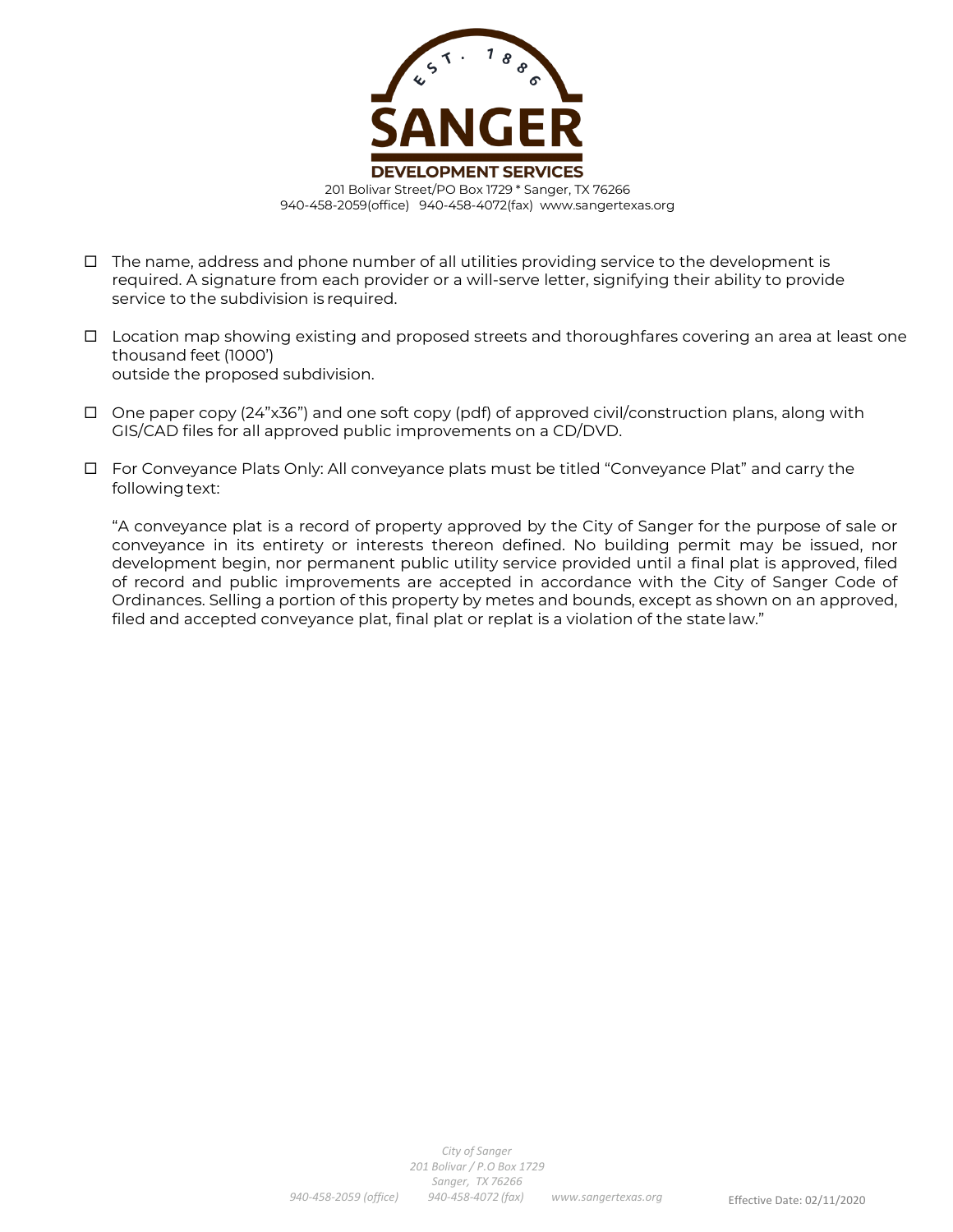

 $\Box$  Certification by a registered public surveyor or licensed state land surveyor, registered in the State of Texas to the effect that the plat represents a survey made by him or under his direct supervision and that all monuments shown thereon have been verified and actually exist, and that their location, size, and material are correctly shown. Such surveyor's certificate may be prepared as follows:

#### *"State of Texas County of Denton*

*I* hereby certify that this plat is true and correct and was prepared from an actual survey of the property made *on the ground under my supervision.*

(Engineer or Surveyor's Seal)

*Licensed Professional Engineer OR Registered Public Land Surveyor Texas R.P.L.S. No. Date"*

 A certificate of ownership and dedication of all streets, alleys, parks, and playgrounds to public use forever, signed and acknowledged before a notary public, by the owner or authorized representative and lien holder of the land, and a complete and accurate description of the land subdivided and the streets dedicated. Such owner's certificate may be prepared as follows:

*"State of Texas County of Denton*

*I* (we), the undersigned, owner(s) of the land shown on this plat within the area described by metes and bounds *as follows:*

(Metes and Bounds Description of Boundary)

#### *NOW, THEREFORE, KNOW ALL PERSONS BY THESE PRESENTS:*

*THAT , acting herein by and through its duly authorized officer, does hereby adopt this plat designating the hereinabove described property as (lot/block/subdivision), an addition to the City of Sanger, Texas, and does hereby dedicate to the public use forever by fee simple title, free and clear of all liens and encumbrances, all streets, thoroughfares, alleys, fire lanes, drive aisles, parks, and watercourses, and to the public use forever easements for sidewalks, storm drainage facilities, utilities and any other property necessary to serve the plat and to implement the requirements of the subdivision regulations and other City codes and do hereby bind ourselves, our heirs, successors and assigns to warrant and to forever defend the title on the land so dedicated. Further, the undersigned covenants and agrees that he/she shall maintain all easements and facilities in a state of good repair and functional condition at all times in accordance with City codes and regulations. No buildings, fences, trees, shrubs, or other improvements or growths shall be constructed or placed upon, over, or across the easements as shown, except that landscape improvements may be installed, if approved by the City of Sanger. The City of Sanger and public utility entities shall have the right to access and maintain all respective easements without the necessity at any time of procuring permission from anyone.*

*WITNESS MY HAND this day of \_, 20 .*

*, Owner*

*, Title and Company (if applicable)"*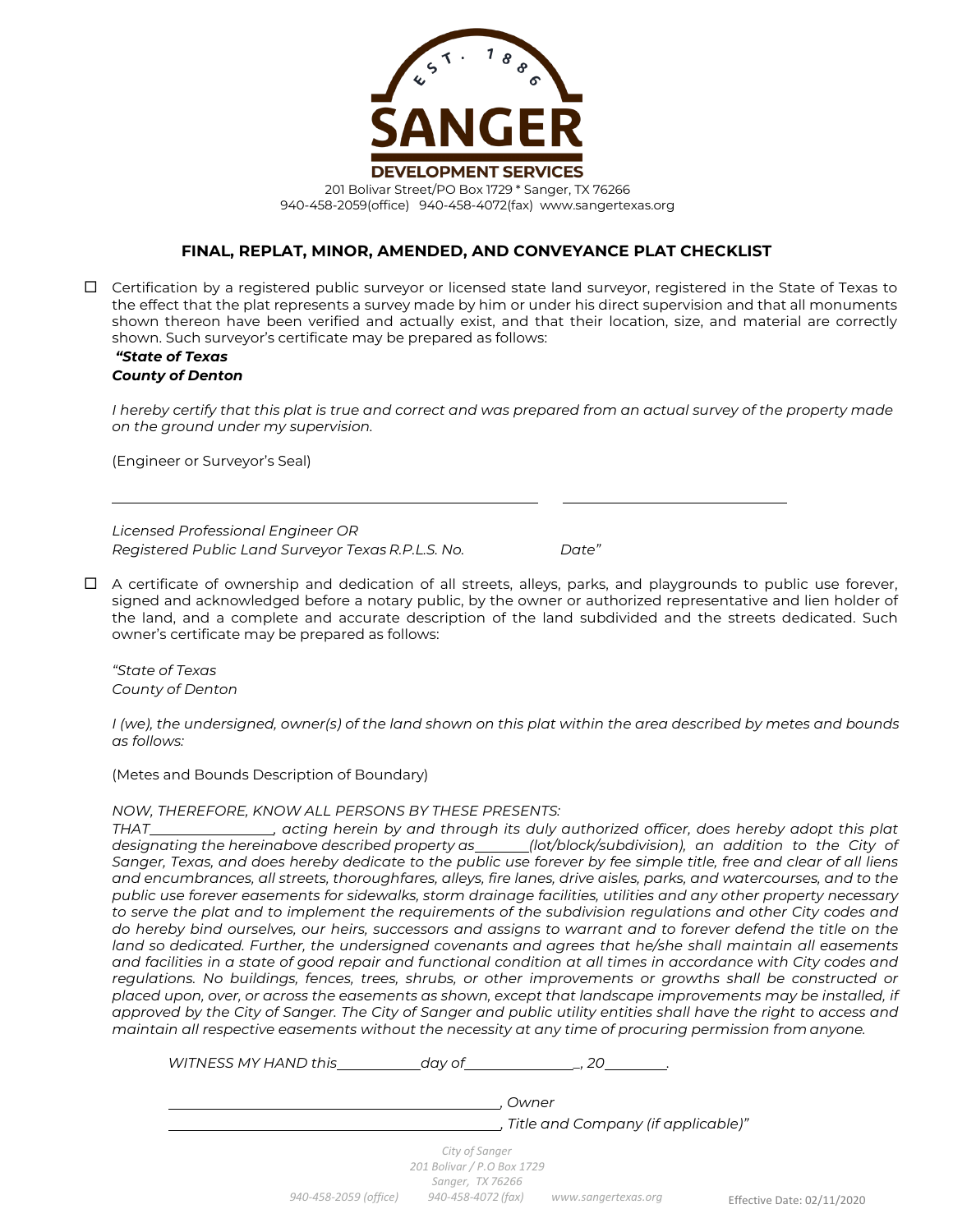

**(cont.)**

*"State of Texas County of Denton*

*Before me, the undersigned authority, on this day personally appeared, known to me to be the person whose name is subscribed to the foregoing instrument, and acknowledged to me that he/she executed the same for the purposes and considerations therein expressed and in the capacity therein stated.*

*Given under my hand and seal of office this day of , 20 .*

*Notary Public in and for the State of Texas*

*Type or Print Notary's Name*

| My Commission Expires |  |
|-----------------------|--|
|                       |  |

 $\Box$  The following certificate shall be included on the plat in a manner that will allow the signatures of the designated officials and the affixing of the City Seal.

*"Approved and Accepted*

| Chairman, Planning & Zoning Commission<br>e City of Sanger, TX | Dat  |
|----------------------------------------------------------------|------|
| Mayor<br>City of Sanger, TX<br>Attested by                     | Date |
| <b>City Secretary</b><br>City of Sanger, TX"                   | Date |